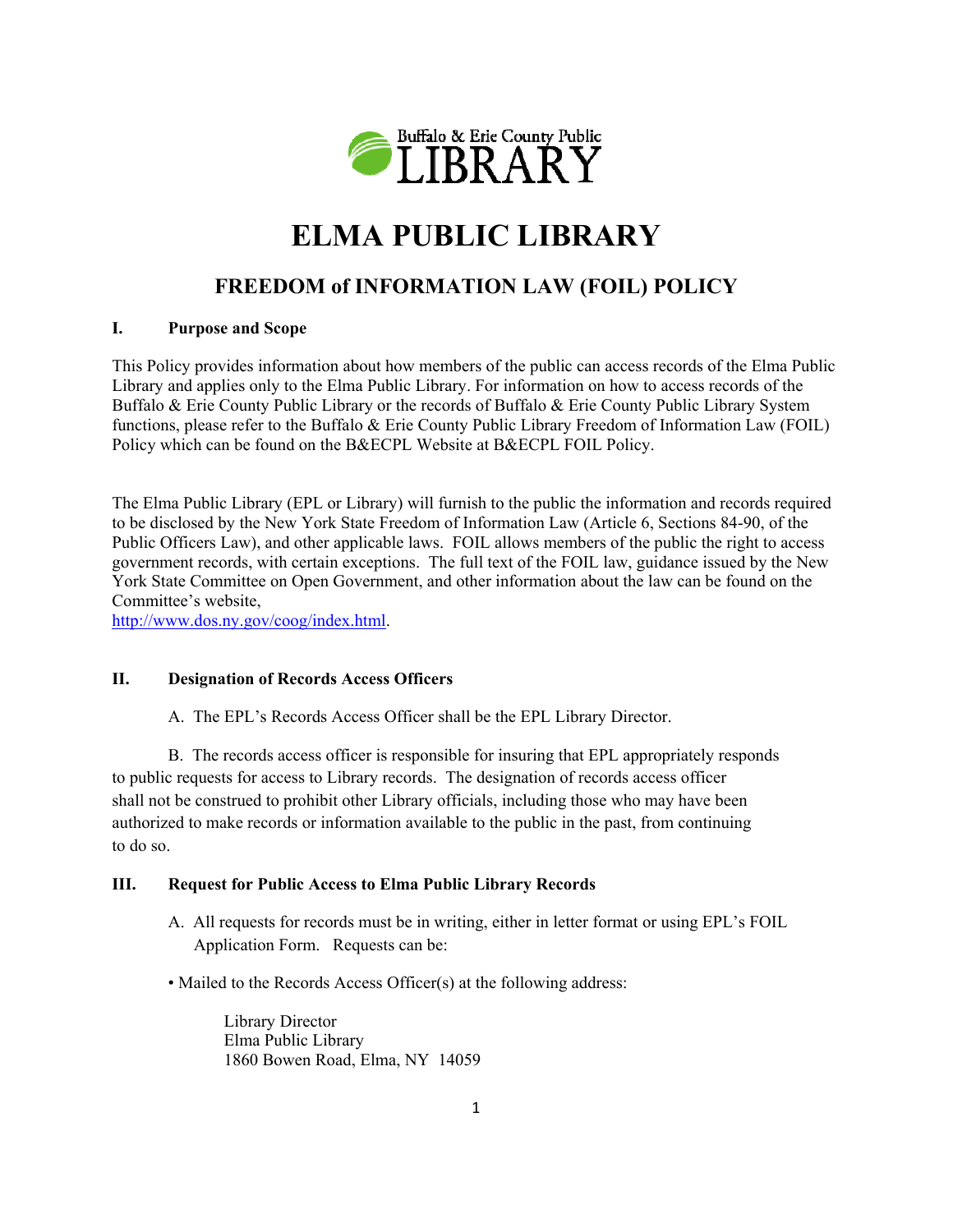or

• Faxed to (716) 652-0381; or

E-mailed to the Records Access Officer at  $elm(*a*)$ buffalolib.org.

- B. All requests for access to records must include contact information of the requestor, including a telephone number and mailing address.
- C. All requests must include a detailed description of the records that are being sought including, but not limited to, dates, titles, file designations, or any other information that will assist the EPL in locating the requested records.

#### **IV. Elma Public Library Response to Requests for Public Records**

- A. Within five (5) business days of the receipt of a compliant written request, EPL will:
	- 1. Make the record available to the requestor;
	- 2. Furnish a written acknowledgement of the receipt of the request and a statement of the approximate date when the information will be made available; or
	- 3. Deny access in writing, and state the basis for denying access.
- B. A denial of access to any record will be sent in writing, and will summarize the reason for the denial, and provide information on how to appeal such denial.
- C. If EPL does not respond to a request in accordance with Section IV.A, the request should be considered to have been denied.

#### **V. Appealing a Denial of Access**

- A. All appeals of a denial of a request for an EPL record must be submitted in writing within 30 days of the denied request, either in letter format or using EPL's FOIL Appeal Form. An appeal may be:
	- 1. Mailed to:

 President Board of Trustees Elma Public Library 1860 Bowen Road, Elma, NY 14059

or

- 2. Faxed to (716) 652-0381; or
- 3. E-mailed to the FOIL Appeals Officer at  $elm(*a*)$ buffalolib.org